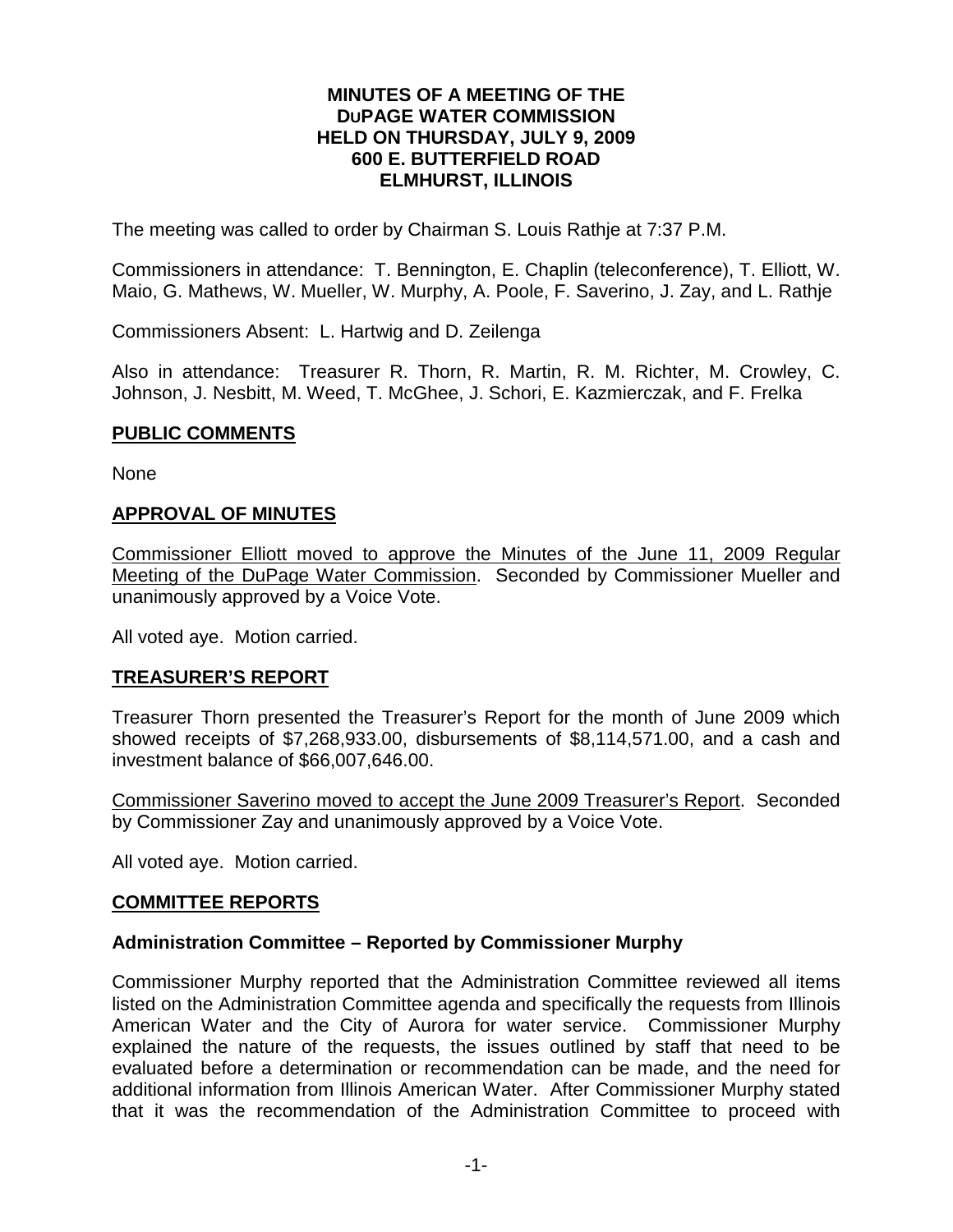Minutes of the 7/9/09 Meeting

evaluating only the request from the City of Aurora, Commissioner Murphy moved to direct staff to evaluate the issues related to providing water service to the City of Aurora. Seconded by Commissioner Zay and unanimously approved by a Voice Vote.

All voted aye. Motion carried.

# **Engineering & Construction Committee – Reported by Commissioner Maio**

Commissioner Maio reported that the Engineering & Construction Committee reviewed and recommended for approval all items listed on the Engineering & Construction Committee Agenda. Commissioner Maio further reported that construction still continues at the DuPage Pumping Station and that staff is still waiting for the City of Chicago to finish their permitting process which is expected sometime this month.

## **Finance Committee – Reported by Commissioner Mathews**

Commissioner Mathews reported that the Finance Committee reviewed and recommended for approval all items listed on the Finance Committee Agenda. Commissioner Mathews further reported that discussion of the City of Chicago and the DuPage Water Commission's water rate increases was discussed and recommended for further discussion at the August Committee meeting, noting the potential revenue loss during the months of January – May if the Commission's water rate increase does not coincide with the City of Chicago's.

## **CHAIRMAN'S REPORT**

Chairman Rathje began his report by referring to the two ordinances listed on the Regular Commission Agenda for Board consideration.

Chairman Rathje reported that the County of DuPage is requesting approval of an Intergovernmental Agreement concerning the construction and operation of a joint facility for the Glen Ellyn Heights Service Area and approval of an Intergovernmental Agreement concerning the construction and operation of a joint facility for the Hobson Valley (Greene Road) Service Area. After noting that staff has been trying to complete various easement acquisitions for facilities that have already been installed by tying approvals together, Chairman Rathje informed the Board that Chairman Schillerstrom signed the easement agreement that both the County and the Commission approved in 1988 for the Northwest Transmission Main along the Great Western Trail in exchange for \$450,000.00. Chairman Rathje added that even though there were still a few outstanding items that the County needed to address (primarily relating to the sufficiency of the legal descriptions in the easement agreement to encompass all Great Western Trail facilities), the County promised to promptly address them and, as such, construction of the joint facilities would proceed in order to avoid delaying water service to the Glen Ellyn Heights Service Area and the Hobson Valley (Greene Road) Service Area.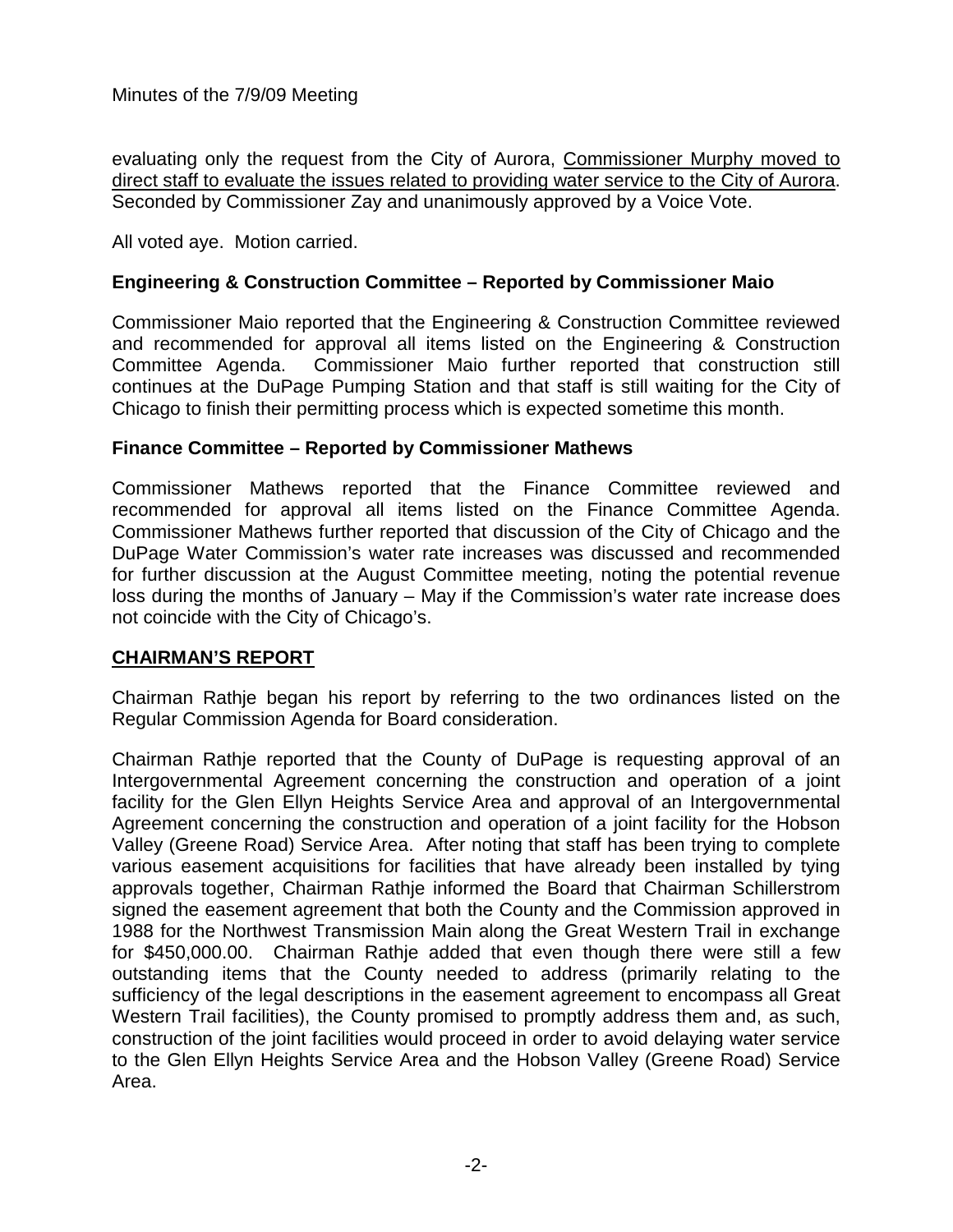Chairman Rathje then introduced Nick Kottmeyer, the representative for the County of DuPage, and thanked him for his help in fine-tuning the joint facility agreements and in resolving outstanding easement issues with General Manager Martin and Staff Attorney Crowley. With respect to the schedule for supplying water to the County to serve the Glen Ellyn Heights Service Area and the Hobson Valley (Greene Road) Service Area, Chairman Rathje then noted once both ordinances were adopted, staff would seek bids for the construction of the joint facilities by August 10, 2009, the contract(s) awarded at the September meeting, and water service available by March of 2010.

Chairman Rathje then advised the Board that the Commission would be hosting a water conservation breakfast this year and had invited author Dave Dempsey as the guest speaker to discuss his books *On the Brink: The Great Lakes in the 21st Century and Great Lakes for Sale: From Whitecaps to Bottlecaps.* Chairman Rathje noted that the breakfast will be held at Bobak's Signature Room on November 17, 2009 from 8:00am – 12:00pm and asked the Board to mark their calendars accordingly.

As promised at the June Commission Meeting, Chairman Rathje advised that the Executive Assistant had polled the Commissioners who did not attend the June meeting regarding the Board's annual holiday party and the consensus reached at the June meeting did not change. Thus, Chairman Rathje advised the Board that the rapport building event would proceed as budgeted on December 18, 2009, at *The Clubhouse*, but with a pay-your-own-alcoholic beverage dinner.

Chairman Rathje concluded his report by informing the Board that General Manager Martin met with the City of Naperville regarding the relocation of the Commission's transmission main in the vicinity of  $75<sup>th</sup>$  and Washington Streets, noting that the Intergovernmental Agreement to fully reimburse the Commission's relocation costs needed to be completed within the first two weeks of August in order to stay on schedule.

## **MAJORITY OMNIBUS VOTE AGENDA**

Commissioner Chaplin requested that Resolution No. R-38-09 be removed from the Majority Omnibus Vote Agenda for separate consideration.

Commissioner Murphy moved to adopt Resolution No. R-40-09: A Resolution Approving a First Amendment to the Landscape Maintenance Services Contract between the DuPage Water Commission and Acres Enterprises, Inc. Seconded by Commissioner Elliott and unanimously approved by a Roll Call Vote:

Ayes: T. Bennington, E. Chaplin, T. Elliott, W. Maio, G. Mathews, W. Mueller, W. Murphy, A. Poole, F. Saverino, J. Zay, and L. Rathje

Nays: None

Absent: L. Hartwig and D. Zeilenga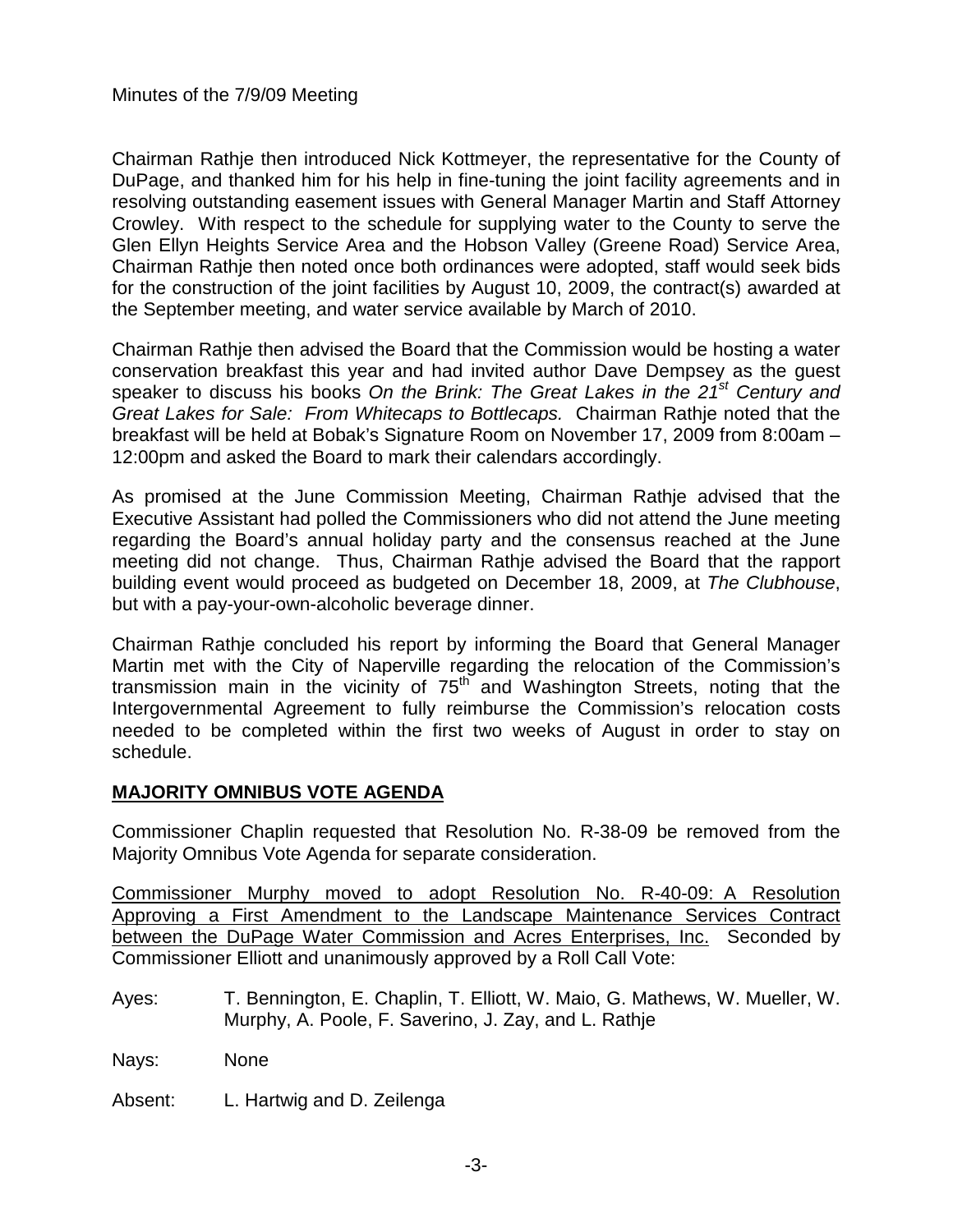Minutes of the 7/9/09 Meeting

Commissioner Zay moved to adopt Resolution No. R-38-09: A Resolution Approving and Ratifying Certain Task Orders Under a Master Contract with Peters & Associates, Inc. at the July 9, 2009, DuPage Water Commission Meeting. Seconded by Commissioner Saverino.

Before the vote was called, Commissioner Chaplin asked how much more work needs to be done by Peters & Associates. After General Manager Martin explained that Peters & Associates is retained as needed for individual projects, the motion was approved by a Roll Call Vote:

- Ayes: T. Bennington, T. Elliott, W. Maio, G. Mathews, W. Mueller, W. Murphy, A. Poole, F. Saverino, J. Zay, and L. Rathje
- Nays: E. Chaplin

Absent: L. Hartwig and D. Zeilenga

# **SUPER/SPECIAL MAJORITY OMNIBUS VOTE AGENDA**

Commissioner Bennington moved to adopt the items listed on the Super/Special Majority Omnibus Vote Agenda in a single group pursuant to the Omnibus Vote Procedures. Seconded by Commissioner Mathews and unanimously approved by a Roll Call Vote:

## **Super/Special Majority Omnibus Vote**

- Ayes: T. Bennington, E. Chaplin, T. Elliott, W. Maio, G. Mathews, W. Mueller, W. Murphy, A. Poole, F. Saverino, J. Zay, and L. Rathje
- Nays: None
- Absent: L. Hartwig and D. Zeilenga
- Item 1: Ordinance No. O-9-09: An Ordinance Amending Ordinance No. O-2-09, being "An Ordinance Approving and Authorizing the Execution of an Intergovernmental Agreement between the DuPage Water Commission and the County of DuPage Concerning the Construction and Operation of a Joint Facility for the Glen Ellyn Heights Service Area"—"Super/Special Majority Omnibus Vote"
- Item 2: Ordinance No. O-10-09: An Ordinance Amending Ordinance No. O-3-09, being "An Ordinance Approving and Authorizing the Execution of an Intergovernmental Agreement between the DuPage Water Commission and the County of DuPage Concerning the Construction and Operation of a Joint Facility for the Hobson Valley (Greene Road) Service Area"— "Super/Special Majority Omnibus Vote"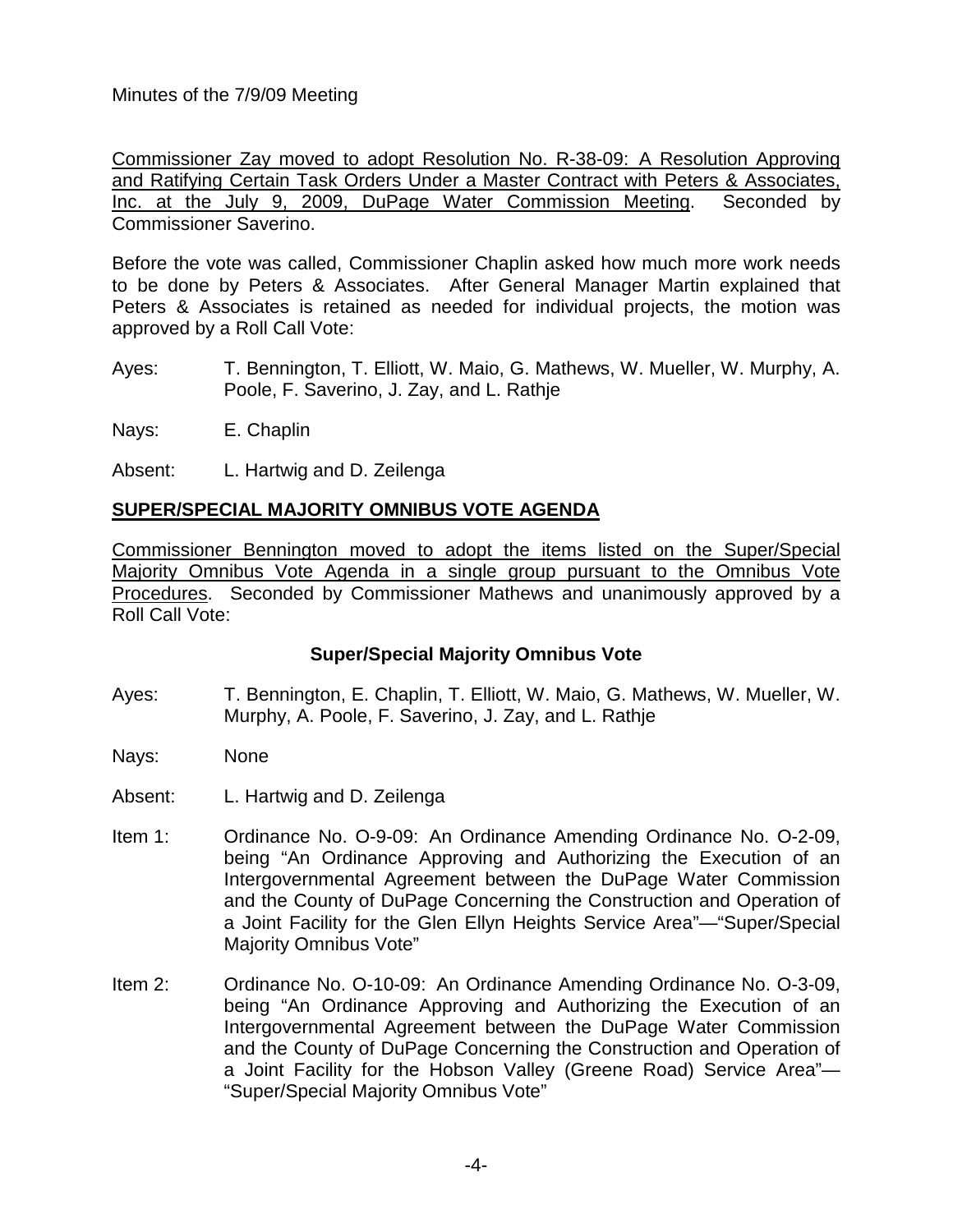- Item 3: Resolution No. R-36-09: A Resolution Approving and Ratifying Certain Contract Change Orders at the July 9, 2009, DuPage Water Commission Meeting—"Super/Special Majority Omnibus Vote"
- Item 4: Resolution No. R-37-09: A Resolution Approving and Ratifying Certain Work Authorization Orders Under Quick Response Contract QR-8/08 at the July 9, 2009, DuPage Water Commission Meeting—"Super/Special Majority Omnibus Vote"
- Item 5: Resolution No. R-39-09: A Resolution Approving and Ratifying Certain Task Orders Under a Master Contract with Patrick Engineering, Inc. at the July 9, 2009, DuPage Water Commission Meeting—"Super/Special Majority Omnibus Vote"
- Item 6: Resolution No. R-41-09: A Resolution Approving a First Amendment to Task Order No. 10 Under the Master Contract with Patrick Engineering, Inc. —"Super/Special Majority Omnibus Vote"

# **OLD BUSINESS**

Chairman Rathje referred to a memorandum regarding the Commission's Water Conservation Program and asked Water Operations Manager McGhee to give a brief summary of the program's progress. Water Operations Manager McGhee stated that the development of the program is now complete and the working group continues with developing the following:

- educational materials
- website development
- displays of rain barrels for residential landscaping use
- working with schools in DuPage County
- holding a Green Day festival like other communities

Water Operations Manager McGhee concluded his summary by stating that the Commission is trying to get the message out that we must all work together to conserve our water supply and mentioned that the official rollout will be November  $17<sup>th</sup>$  at the Commission's Water Conservation breakfast.

Commissioner Zay commented that he thought it was a great program. Commissioner Chaplin asked whether the rain barrel equipment will be donated or sold to the various communities. Water Operations Manager McGhee replied that some of the equipment will be used in the training seminar(s) and also made available for purchase by the utility customers.